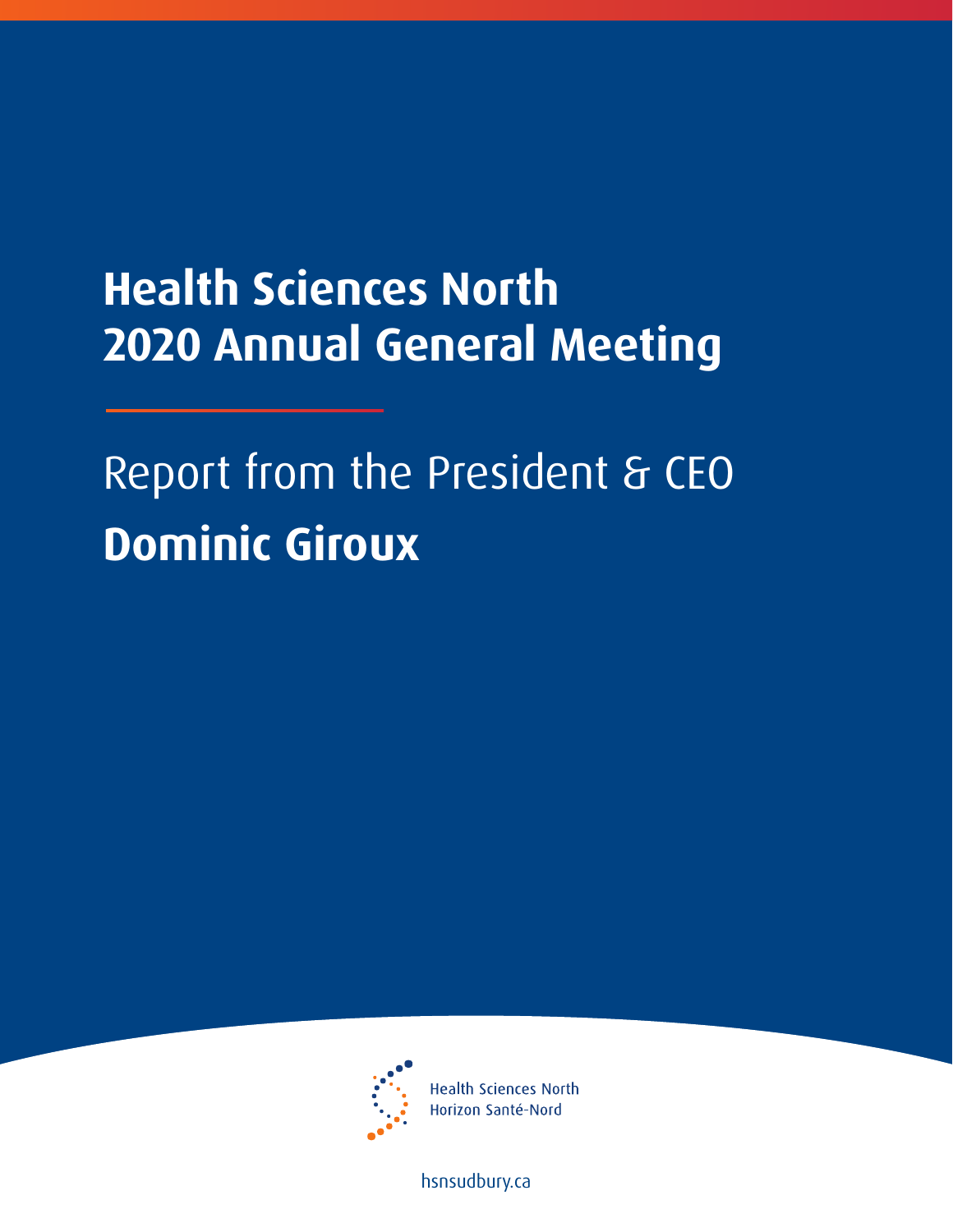#### **Report from the President and CEO Dominic Giroux Annual General Meeting – June 24, 2020**

This is my third annual report as President and CEO of HSN and HSNRI.

Annual General Meetings are an opportunity to take a step back and reflect on the last 12 months.

## COVID-19 Pandemic

Who would have thought a year ago that we would be fighting a new infectious disease that already affected about 9 million people and killed close to half a million people worldwide, including 12 here in Northern Ontario and 2 in our public health unit area?

Who would have thought that our hospital, ranked by the CBC in January 2020 as Ontario's hospital with the sixth highest number of days with occupancy above 100%, would have had an average bed occupancy for the last three months of only 84%?

Who would have thought that lab space at the Health Sciences North Research Institute would have been repurposed to become an assessment centre for an infectious disease, including drive-through locations at HSNRI and at two other locations in partnership with primary care and the City of Greater Sudbury Community Paramedicine program, almost 8,000 local residents would be swabbed for this new virus, that Ontario Health would have asked us to write a case study about the launch of our assessment centre and that colleagues from 55 hospitals would have taken part in a webinar following the release of the case study?

Who would have thought that we would have developed well-thought plans to expand our number of critical care beds from 40 to 92, and upskilled our staff to be able to potentially provide care to such a high number of patients requiring critical care.

Who would have thought that we would be working with the St. Joseph's Health Centre of Sudbury in providing care to patients at the Clarion Hotel in downtown Sudbury, in partnership with primary care and home and community care, and that Laurentian University, Collège Boréal, Cambrian College, the Northern Ontario School of Medicine, and the Greater Sudbury Community Paramedicine Program would have donated equipment and supplies to make this happen?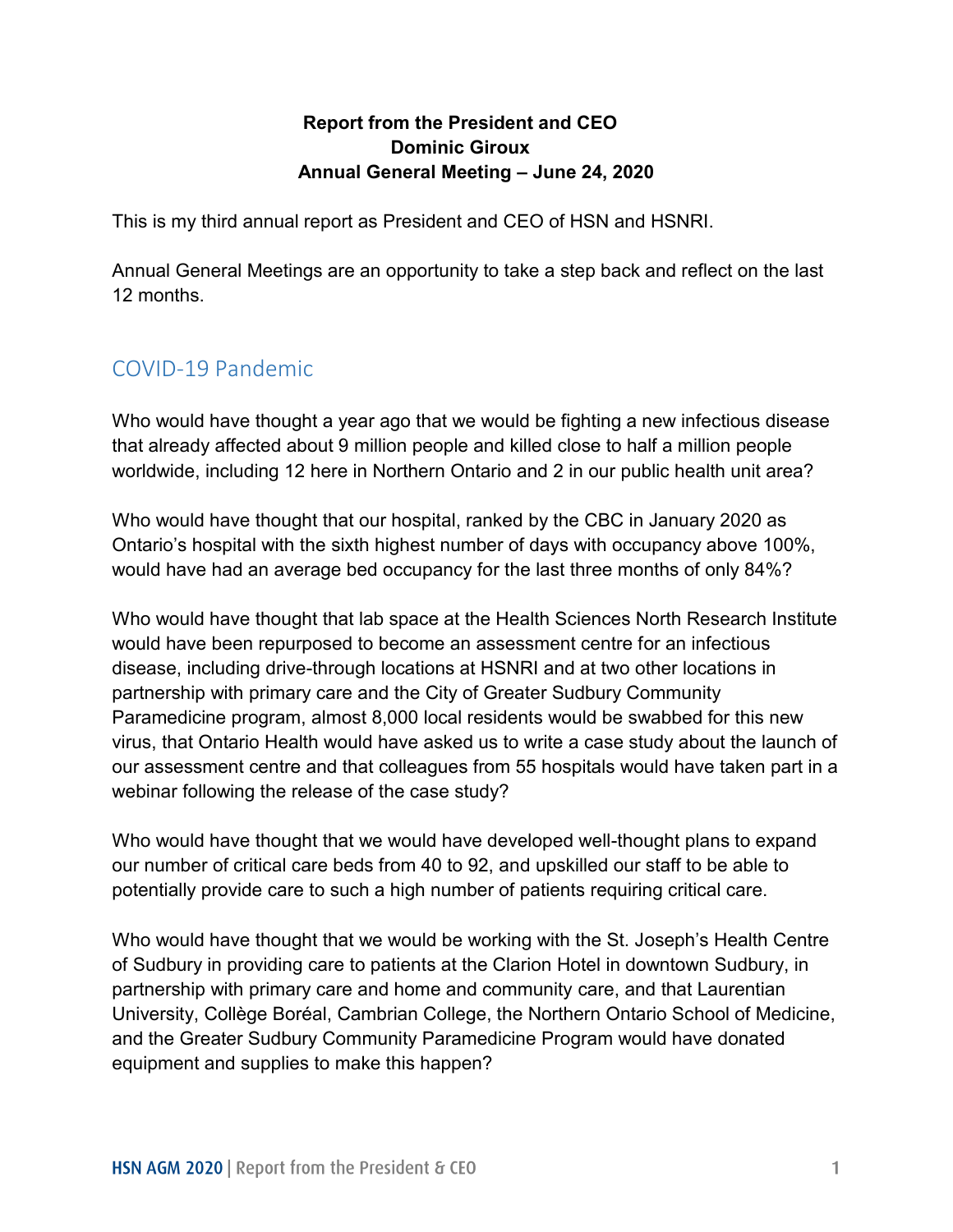Who would have thought that HSN's laboratory would become a regional hub for the processing of swabs for this new infectious disease, returning more than 20,000 results to 8 hospital and 10 long-term care partners across Northeastern Ontario generally in less than 48 hours?

Who would have thought that HSN would be matched with 19 long-term care and retirement homes and over 60 congregate living situations to provide infection prevention and control expertise and other operational supports?

Who would have thought that a very generous couple from Whitefish, Craig Fielding and Katriina Ruotsalo, would call HSN to offer, unsolicited, a \$1 million dollar gift to help HSN fight a pandemic?

Throughout this experience, I have been so proud of the resiliency, the professionalism, the commitment, the creativity, the calm, the attention to detail and the kindness towards one another that everyone here at HSN has demonstrated.

One of our goals has been to have zero transmission of the virus among our health care workers.

I am pleased to report that we continue to meet this goal.

I am also very proud of the high level of collaboration with local, regional and provincial partners.

I know that many of them are on the line tonight, and I thank them for their individual and collective efforts.

I would like to give a shout out to one partner in particular: Dr. Penny Sutcliffe, Medical Officer of Health and CEO of Public Health Sudbury and Districts, and all her team.

In relative terms, our public health unit area has a low incidence rate of COVID-19, in part because Dr. Sutcliffe and her team mobilized more than 150 local organizations, before Ontario declared an emergency under the *Emergency Management and Civil Protection Act*.

There are many more accomplishments or details that I could discuss with you tonight about how HSN and partners have responded to the COVID-19 pandemic.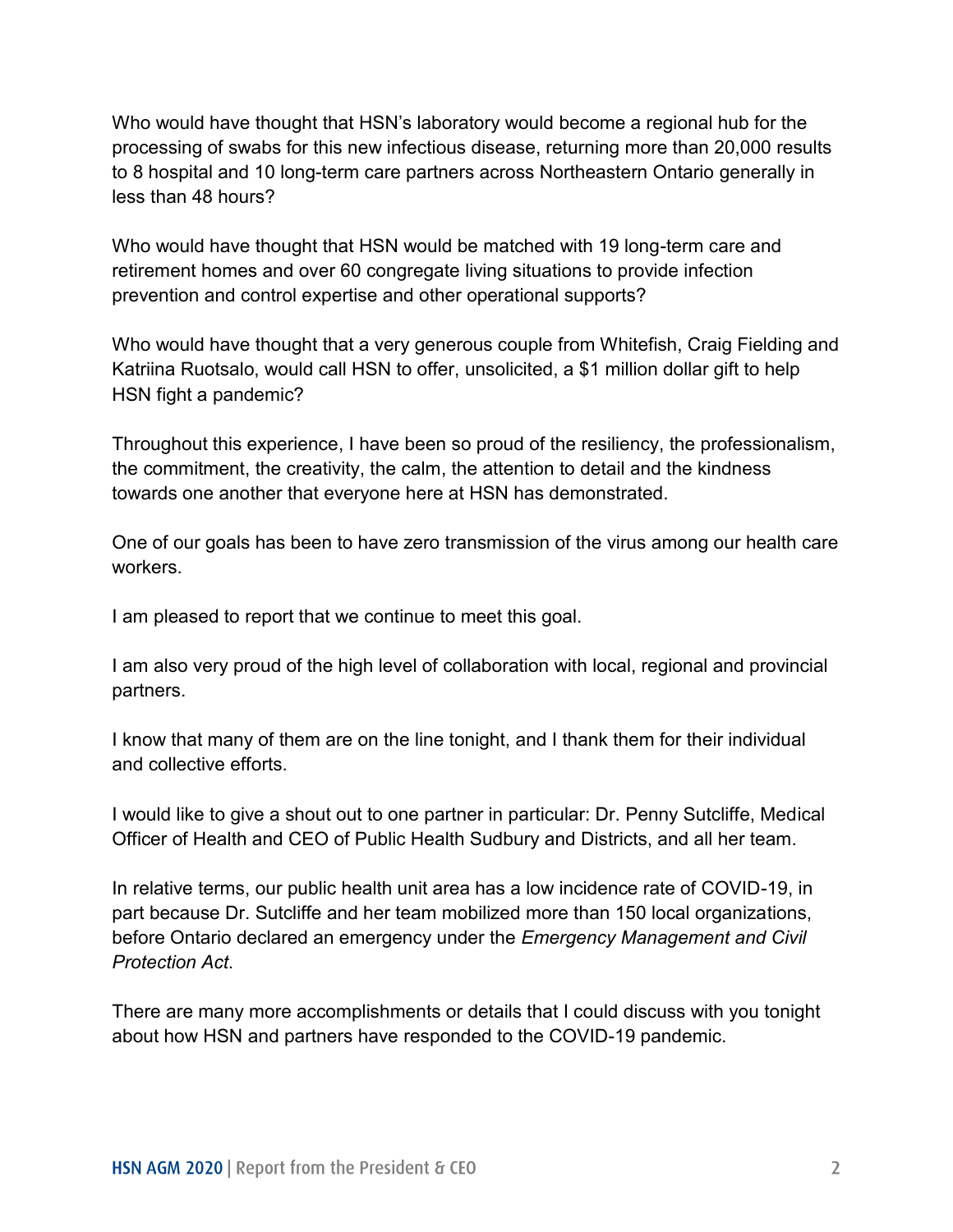## Other Accomplishments

While the global pandemic has been the main focus of our work these past four months, many other things have occurred during the last fiscal year.

Our first key goal is to **be patient and family-focused.**

Outcome #1 of our strategic plan is to begin implementing a new capital master plan to create more space for beds, NEO Kids and mental health and addictions, consolidate our number of sites and improve wayfinding and healthy food offerings for outpatients and visits.

In this regard, we secured endorsement from the North East Local Health Integration Network on a 20-year capital master plan for our 14 sites in Greater Sudbury.

In the coming year, we will be sharing details about the proposed Phase 1 of our capital redevelopment, and next steps required to move from Stage 1 to Stage 2 of a five-stage capital planning and approval process.

To meet short term occupancy needs, we developed in the past year plans to relocate the Children's Treatment Centre to operate 52 new acute care beds.

Discussions with provincial ministries on this short term plan are ongoing.

This is important to avoid hallway medicine and reduce the time that patients admitted through the Emergency Department have to wait to get access to a bed.

We track the 90th percentile time to inpatient bed for all patients admitted to the Emergency Department.

Monthly performance ranged between 13.9 hours in March 2020 and 44 hours in September 2019, with a monthly average of 33 hours, above our target of 30 hours.

Another desired outcome of our Strategic Plan is to acquire a second MRI.

We received Ministry approval to acquire the equipment.

The HSN Foundation has already raised half of the \$7 million cost to acquire a second MRI and refurbish the current MRI.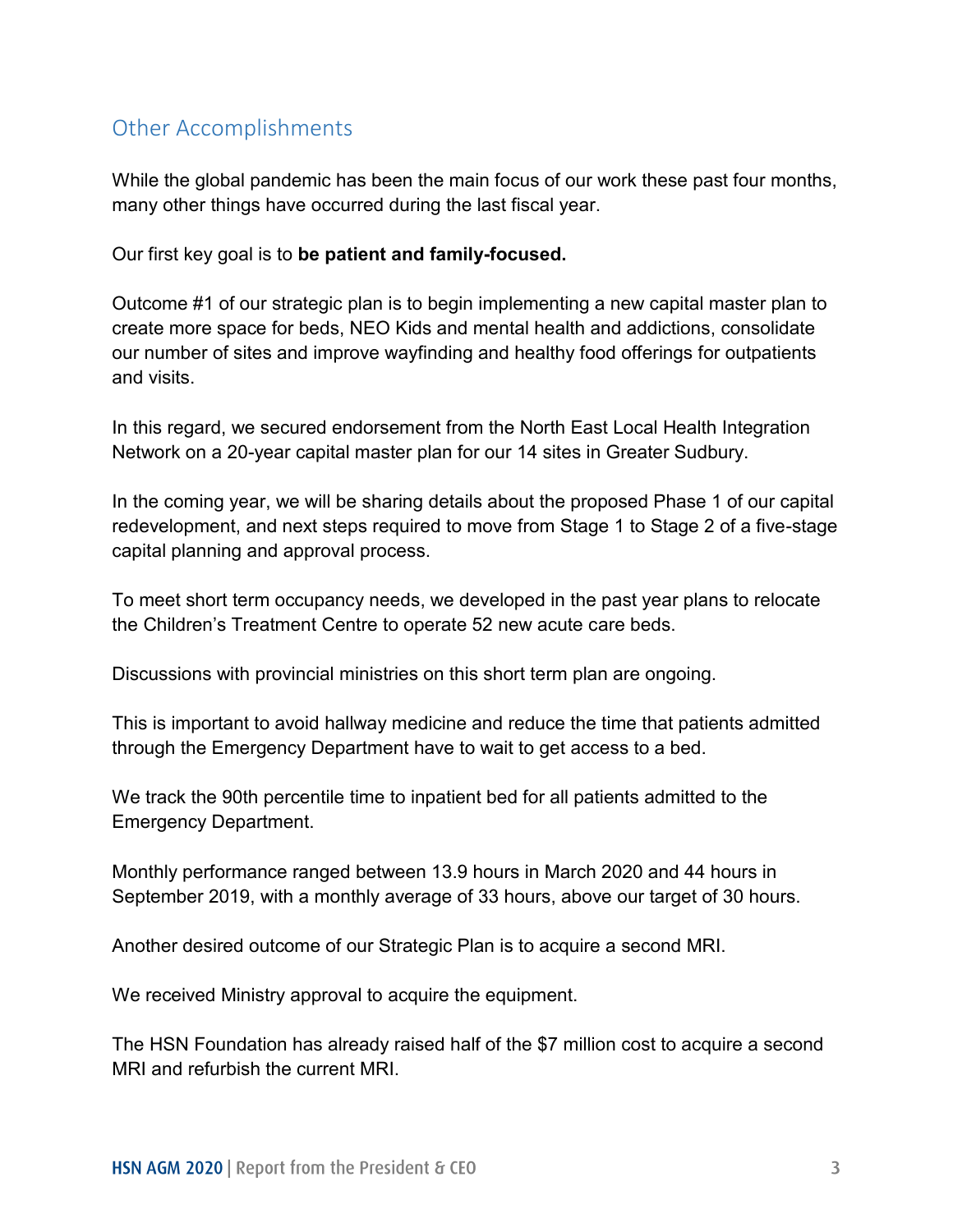This work will be completed in mid-2021.

In October, we proudly opened the new Sam Bruno PET-CT Suite.

Since then, more than 930 PET-CT readings have been performed locally, avoiding the need to travel to Southern Ontario.

I would highlight that once again this year, our patient experience survey results improved on the majority of 35 indicators that we track.

Furthermore, our patient experience survey results exceed the provincial average for Ontario teaching hospitals on most indicators.

We are always mindful that in several programs such as oncology, cardiology and surgery, a majority of our patients come from outside Greater Sudbury.

That's why it was important for me in the past year to visit the majority of our 24 partner hospitals.

Our second key goal is to **be digitally-enabled.**

In the past year, the Board gave the green light to implement business cases to implement a regional electronic medical record by October 2022 and a new Human Capital Management System by 2022 as well.

This is a substantial investment of \$46 million over 10 years.

CEOs of 24 Northeastern Ontario hospitals have agreed to work towards the creation of a Shared Services Organization in support of a regional electronic medical record.

Our third key goal is to **be socially accountable.**

In January, we welcomed our first Director of Indigenous Health, Ian Peltier.

One of our Strategic Plan outcomes is to offer alternatives to hospitalization.

One of our Quality Improvement Plan targets in the last year was to contain our number of Alternative Level of Care patients.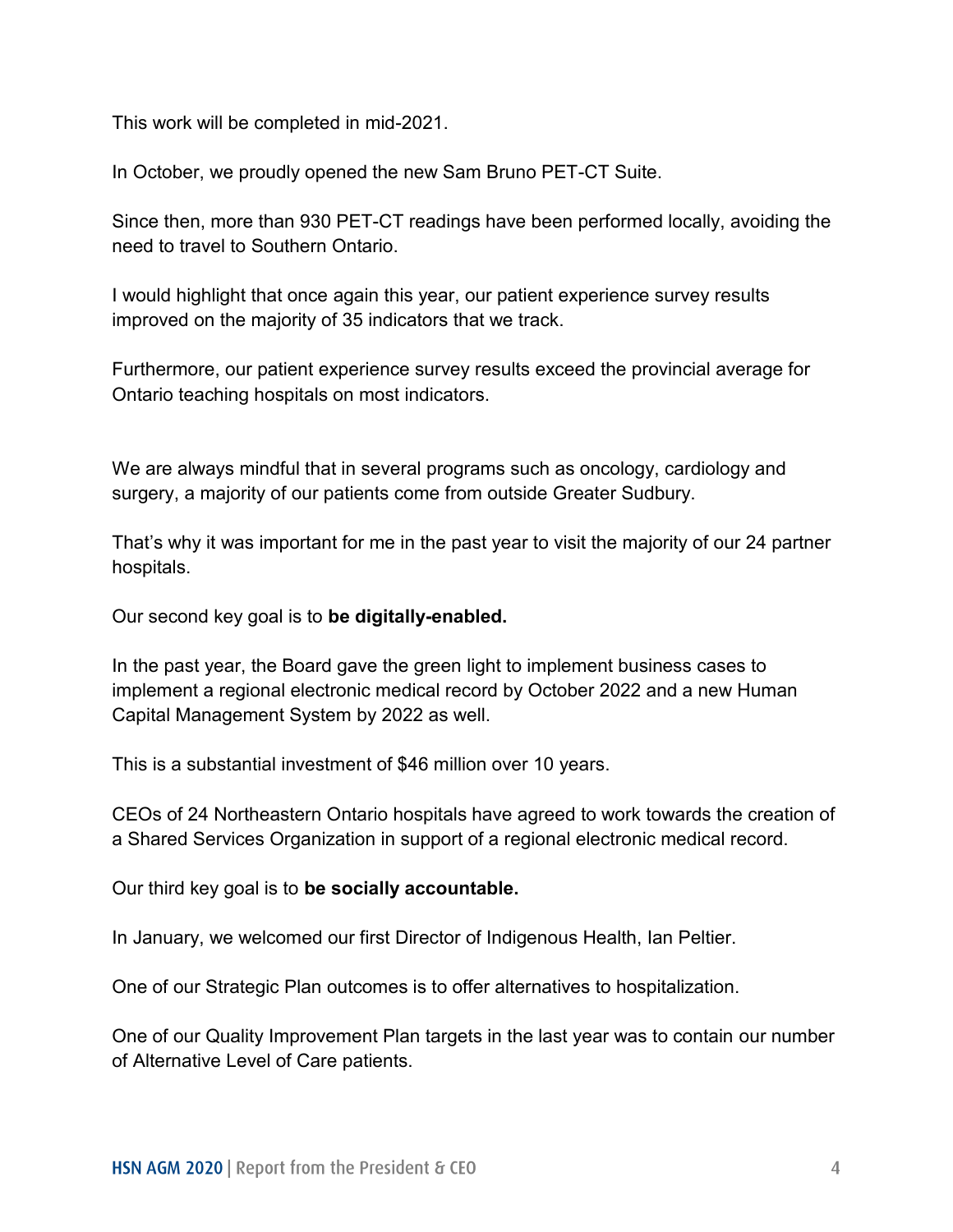In the last fiscal year, we had a daily average of 94 ALC patients.

While we did not meet our target of an average of 75 ALC patients, our rate of ALC patients in February before the pandemic was 20%, compared to the North East average of 28.4%.

Our fourth key goal is to **support and develop our people.**

One of our desired outcomes in our Strategic Plan is to double our annual investment in staff and leadership development by 2024.

Since the launch of our Strategic Plan, we have already increased our annual investment by 30%, from \$1 million to \$1.3 million.

Within the next five years, more than 1,000 employees will be eligible for retirement.

A new leadership development program was launched and welcomed the first two cohorts of 40 participants.

Our fifth key goal is to **strengthen our academic and research impact.**

A new affiliation agreement with the Northern Ontario School of Medicine was finalized.

HSN was ranked again this year among Canada's Top 40 research hospitals and was ranked as the hospital in the Top 40 with the highest percentage increase in research income: a 40% increase.

Construction of the Labelle Innovation and Learning Centre will be completed in 2021.

For a second consecutive year, HSN maintained a balanced budget, while absorbing \$1.5 million in COVID-19 expenses for the month of March alone and costs associated with the opening of two temporary overflow units in the North and South Tower.

Since the last AGM, we welcomed Anthony Keating as President and Chief Development Officer of the Health Sciences North Foundation, the Health Sciences North Volunteer Association, the NEO Kids Foundation, the Northern Cancer Foundation and HSN Volunteer Services.

More than ever, our foundations and volunteer groups are working together.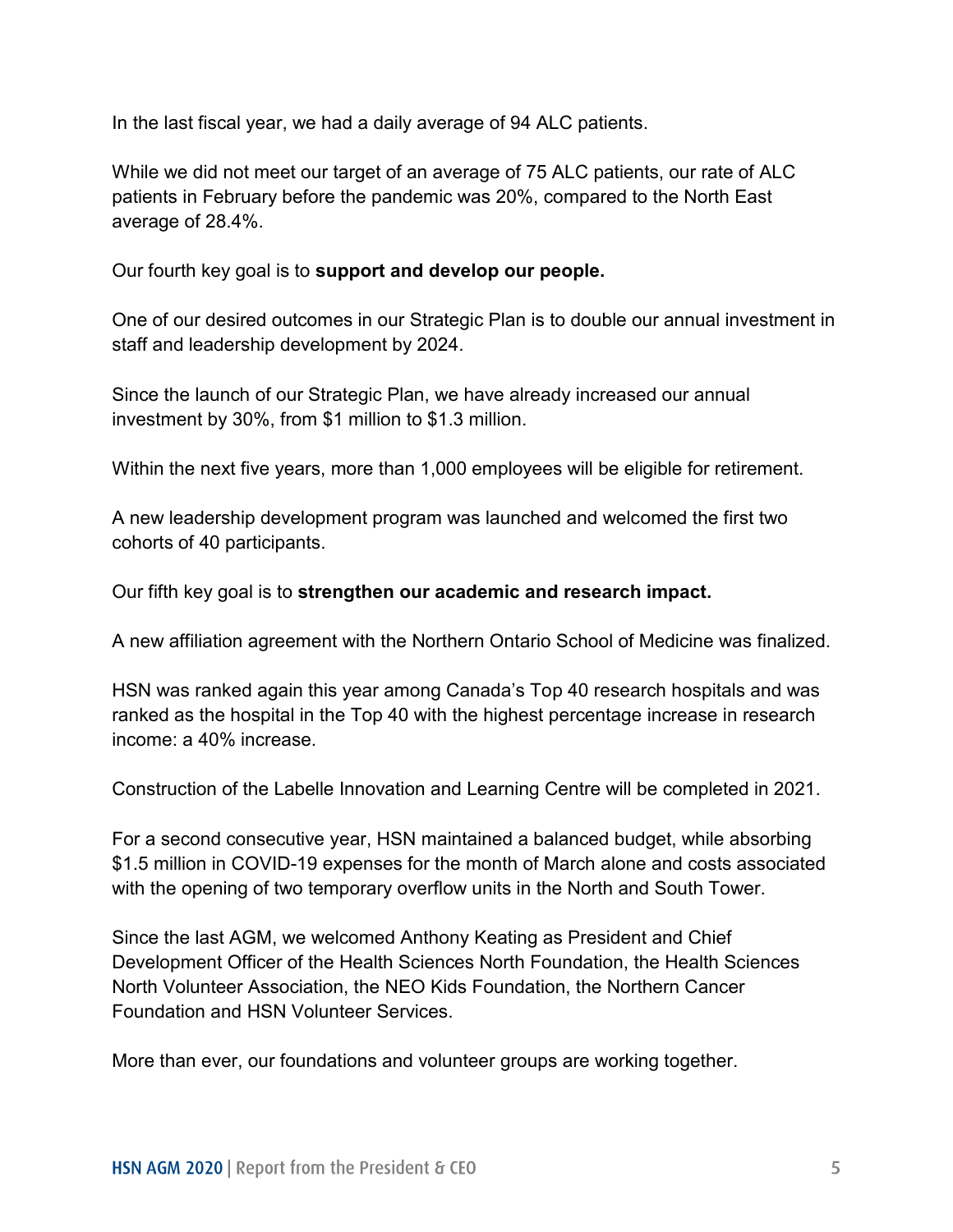The foundation boards held their first ever joint board retreat in January which led to the approval in March of a first ever joint strategic plan for our foundations and volunteer groups.

Our foundations collectively raised \$4.78 million in the last fiscal year, and gifted \$4.71 million to HSN and HSNRI, and directly to patients through patient support funds.

Our close to 600 volunteers invested over 54,000 hours.

The HSN Volunteer Association made a financial commitment of \$150,000 to support our four themes of collaborative research: Cancer Solutions, Cardiovascular Heath, Healthy Aging and Indigenous Health.

Sincere thanks to our donors, volunteers and Board members of the foundations and the volunteer association.

In particular, I would like to thank their chairs Dan Gray, Adam Haight, Shayne Smith and Richard Spadafora.

Dan and Shayne are stepping down this year and will be replaced by Brian Killah at the HSN Foundation and Dr. Kristy Côté at the Northern Cancer Foundation.

Thank you to the departing board members of the foundations: Alex Patterson and Mary Dawson-Cole from the HSN Foundation board; Maureen Lacroix, Suzanne Lapointe, Jim Marchbank and Wayne Tonelli from the Northern Cancer Foundation board.

Together, they led by example with a combined 80 years of impactful service.

#### The Year Ahead

The Board of Directors has set the following goals for my performance for the 2020- 2021 fiscal year:

- Ensure HSN's readiness to provide care for COVID-19 patients and exercise leadership regionally and provincially with the response to COVID-19.
- Ensure that we continue progress towards a majority of the 18 outcomes of the 2019-2024 Strategic Plan where activity is envisioned in 2020-2021. Focus senior executive attention during the last two quarters and incremental investments in 2020-2021 in particular towards:
	- $\circ$  Outcome #1 Capital Master Plan;